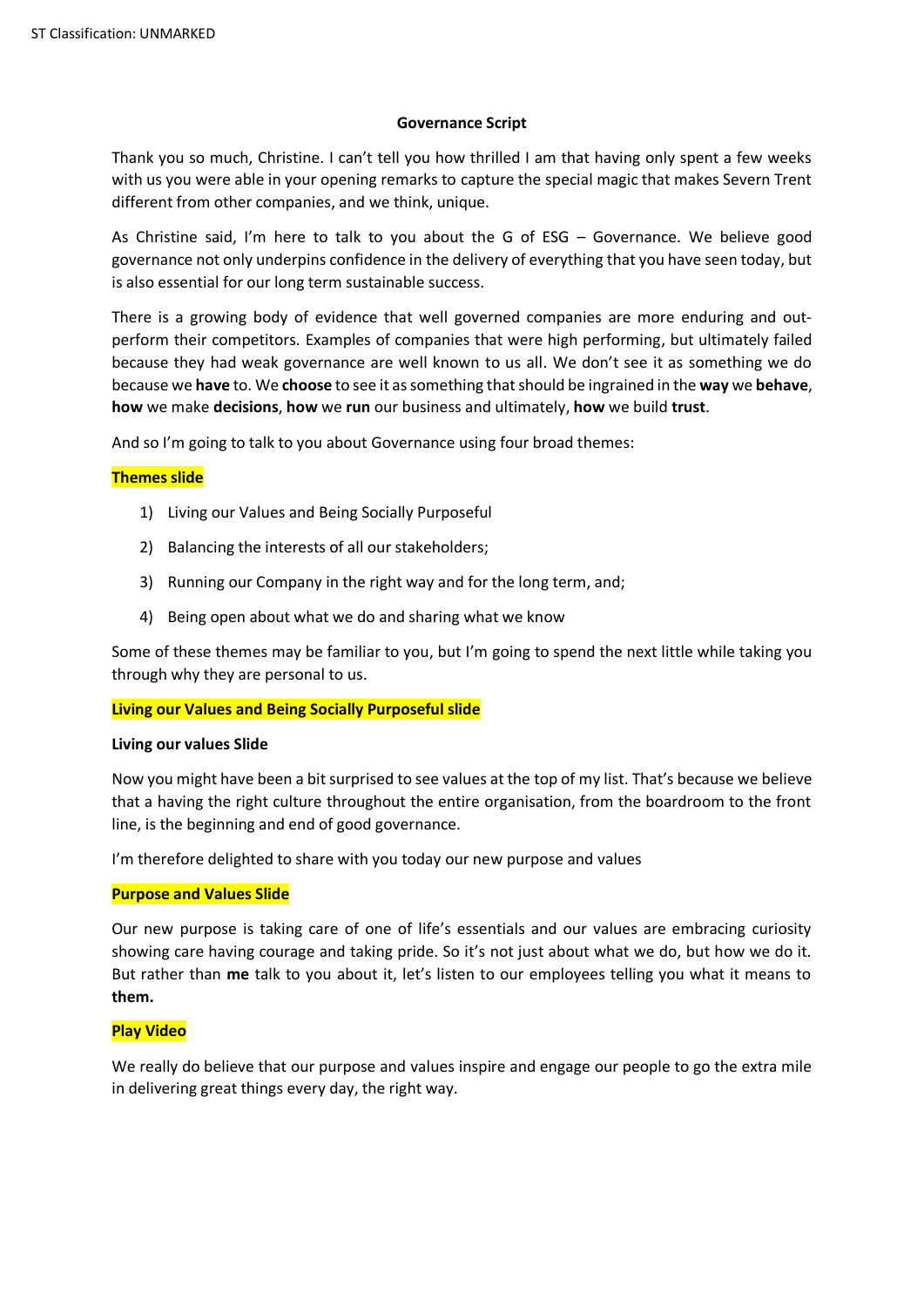# **Being Socially Purposeful Slide**

We also know that being socially purposeful, doing more than the day job, is important to our people and to all our stakeholders. While social purpose may be the new buzzword, we've always strived to place customer and wider society's needs at the heart of our plans.

# **Hierarchy of needs slide**

At our last Capital Markets Day we shared our customers' hierarchy of needs from our PR19 customer research. You can see that they told us that they wanted us to prevent the problems, treat them as individuals, and do more for our communities and society at large. As you can see right at the very top is, above all, be someone I can trust.

Whilst we achieved our ambition of being the most trusted company last year, we realised to maintain that trust we needed to be much more explicit about what we would deliver, on top of the day job and that's driven much of what you have seen today.

This is also why we asked Ofwat to put our Social Purpose in our Licence condition (and we think we are only company to have done so), so that it is a legally binding obligation and we will be reporting against the commitments we have made in this space.

### **Balancing the Interests of All our Stakeholders slide.**

Moving on to the second theme which is:

### Balancing the interests of all our stakeholders

It's key that we carefully identify our key stakeholders and take their interests into account in reaching our decisions. Failure to do this in the round could result in huge problems down the line.

Our Board takes time to really understand their interests through regularly inviting them to speak directly to them at Board meetings, reading and discussing their annual reports on us, attending a wide range of external meetings and forums and at senior levels having one to one meetings with them throughout the year. This is matched by a similar approach thought the different levels of the organisation.

The "employee voice" is much talked about at present and at ST we use our employee forum for this. Our board attend to listen directly to what employees have to say and our employees learn at first hand about what's on the board's mind. No topic is off limits – even Liv's pay!

To bring a tricky balancing act to life let's take our recent dividend policy decision which we needed to be sustainable over the next five years.

In reaching this we had to balance

the needs of our customers in terms of how we use their money, and meeting our performance commitments,

the needs of our investors in earning a fair return, commensurate with the risk they are taking in their investment

the needs of our employees (past, present and future)

And of course, Ofwat was very clear about its expectations too.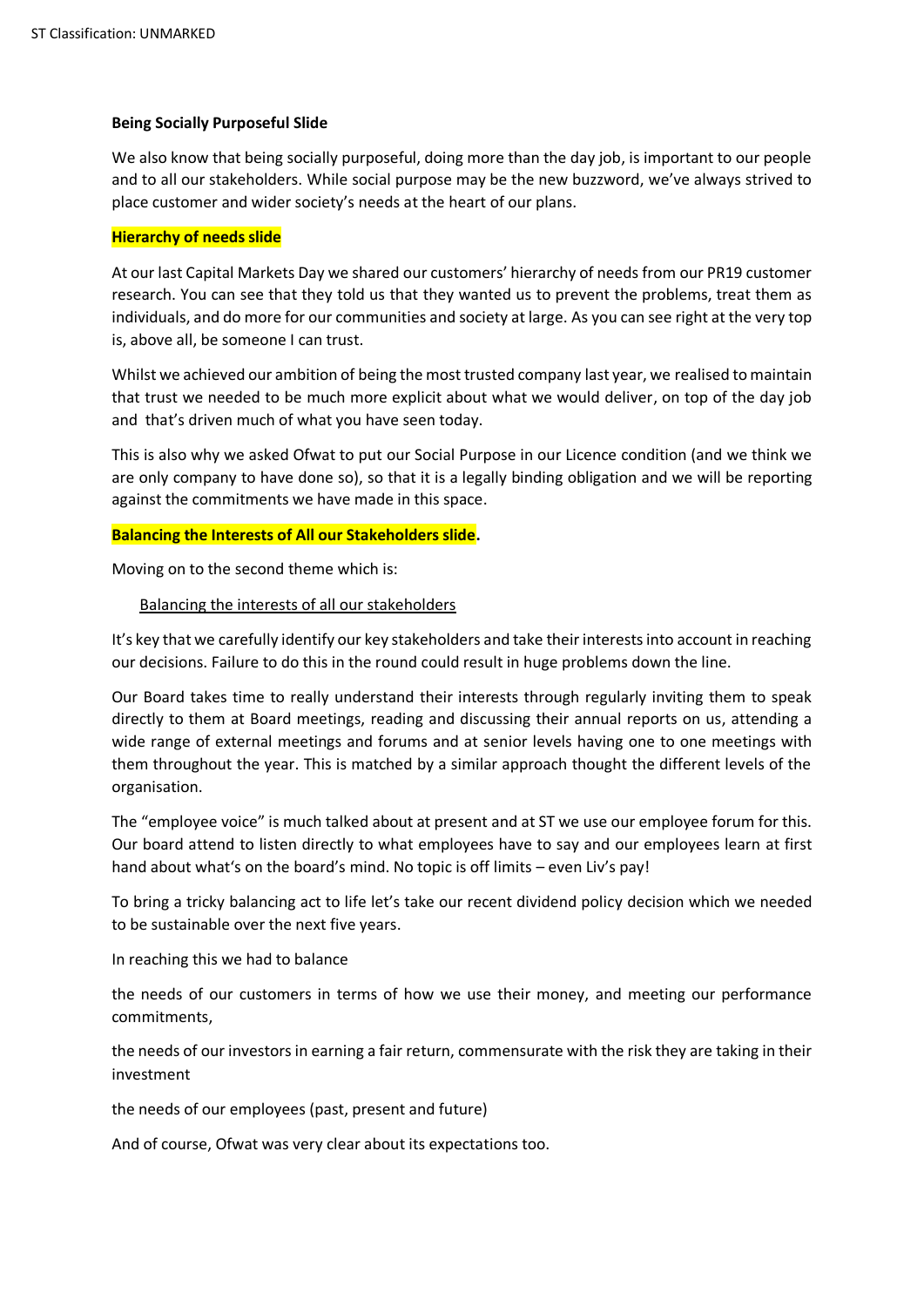In the round we believe we landed on a sensible approach, taking all of those interests into account, whilst ensuring our credit ratings remained in line with our plan.

## **Running our Company in the Right Way for the Longer Term Slide**

The third theme that continues to become more important in the Governance space is

1) Running our Company in the Right way for the Longer Term

This means having the right Board composition and effective oversight, strong internal controls and effective risk management, a good ethics programme and aligned and balanced remuneration.

On Board Governance, we pride ourselves on having a great board with a wide range of skills and experience. We know that diversity of thought helps to create strong business performance. We far exceed the Hampton Alexander recommendations by having 44% females on our Board. We are also in a very select group of companies by having a female CEO and a female Chair Designate. We are also conscious of our responsibility to create the next generation of board ready talent and our executive committee is 42% female We are in full support of the findings from the Parker report around ethnic diversity, and as you can imagine we have plans to address this. We want our people, at all levels, to be truly reflective of the diverse communities we serve.

As well as the usual Audit and Remuneration Committees we also have a special purpose Corporate Sustainability Committee to keep our feet to the fire on all matters ESG. Financing is a key risk and opportunity area for us, so we also have an expert Treasury Committee supported by independent advice.

When all is said and done, the most significant business decisions are ultimately based on effective risk assessment and a strong controls environment. Whilst obviously key risks and controls are monitored regularly by our Board, Board Committees, Executive Committee and strategic risk council, we have an enterprise risk management system that applies throughout the entire business to ensure that this isn't a static and fixed process. In a fast moving world we need to be able to adapt quickly, to accelerate mitigating action or change course.

Now, for all of us there can be those tricky moments when it's not quite clear what's the right thing to do. So we have a Doing the Right Thing toolkit explaining how we with putting our values in action to help anyone who works for us – either directly or in our supply chain to help navigate those grey areas, with constant reassurance that it is safe to speak up if anyone feels uncomfortable about anything we are doing. We have independent whistleblowing call line and every single allegation - no matter how trivial, gets independently investigated - and reported to our Board. But all our employees also know that they can contact me, Liv, Christine, and our other senior management team about any issue – however big or small, and increasingly this is their route of choice - I think this is because, when asked in our most recent survey if they felt confident that something would be done if they raised a concern, our score on this question put us in the top 10 energy and utility companies worldwide.

We have a strong record on remuneration. Our shareholders have voted 99% in favour of the Directors' remuneration report for the past 2 years because they can see we're clearly only delivering stretch reward for out-performance and that our short and long-term measures are appropriately balanced.

We want all of our people to that same sense of ownership, accountability and clear line of sight from our strategy to delivery of their daily performance. That's why **all** of our employees, from Executive